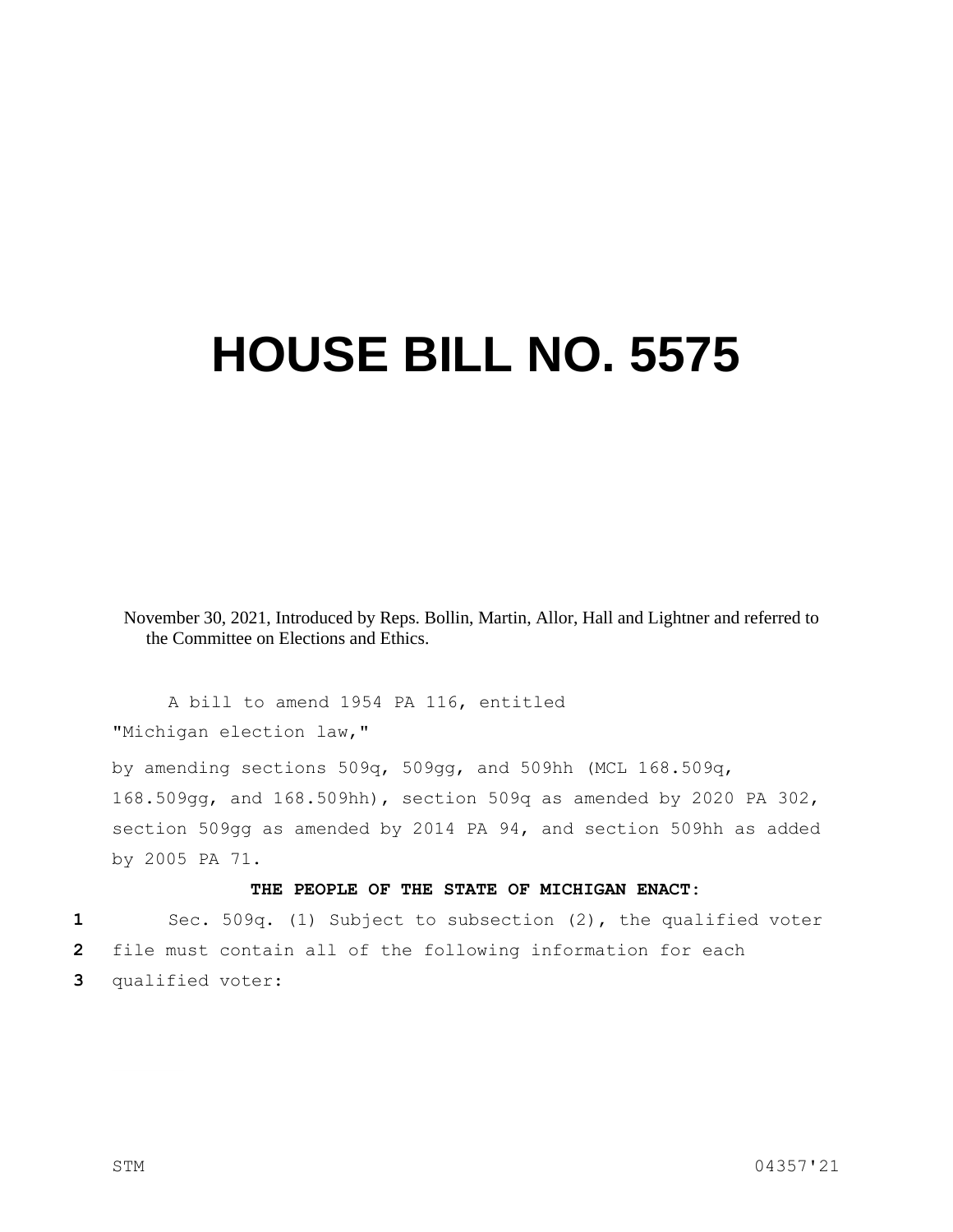(a) The name; residence address including house number and street name or rural route and box number, and the apartment number, if any; city; state; zip code; and date of birth.

 (b) The driver license number or state personal identification card number or similar number issued by a designated voter registration agency.

 (c) Jurisdictional information including county and city or township; village, if any; metropolitan district, if any; and school district.

(d) Precinct numbers and ward numbers, if any.

 (e) Any other information that the secretary of state determines is necessary to assess the eligibility of qualified electors or to administer voter registration or other aspects of the election process.

(f) Voting history for a 5-year period.

 (g) The most recent digitized signature of an elector if captured or reproduced by the secretary of state or a county, city, or township clerk from a voter registration application under section 509hh, or captured or reproduced by the secretary of state under section 307 of the Michigan vehicle code, 1949 PA 300, MCL 257.307**, section 5 of the enhanced driver license and enhanced official state personal identification card act, 2008 PA 23, MCL 28.305, or 1972 PA 222, MCL 28.291 to 28.300**.

 (2) If a qualified voter is a program participant, as that term is defined in **section 3 of** the address confidentiality program act, **2020 PA 301, MCL 780.853,** the qualified voter file must also contain the program participant's unique identification number issued by the department of the attorney general.

(3) Except as otherwise provided in this subsection, if a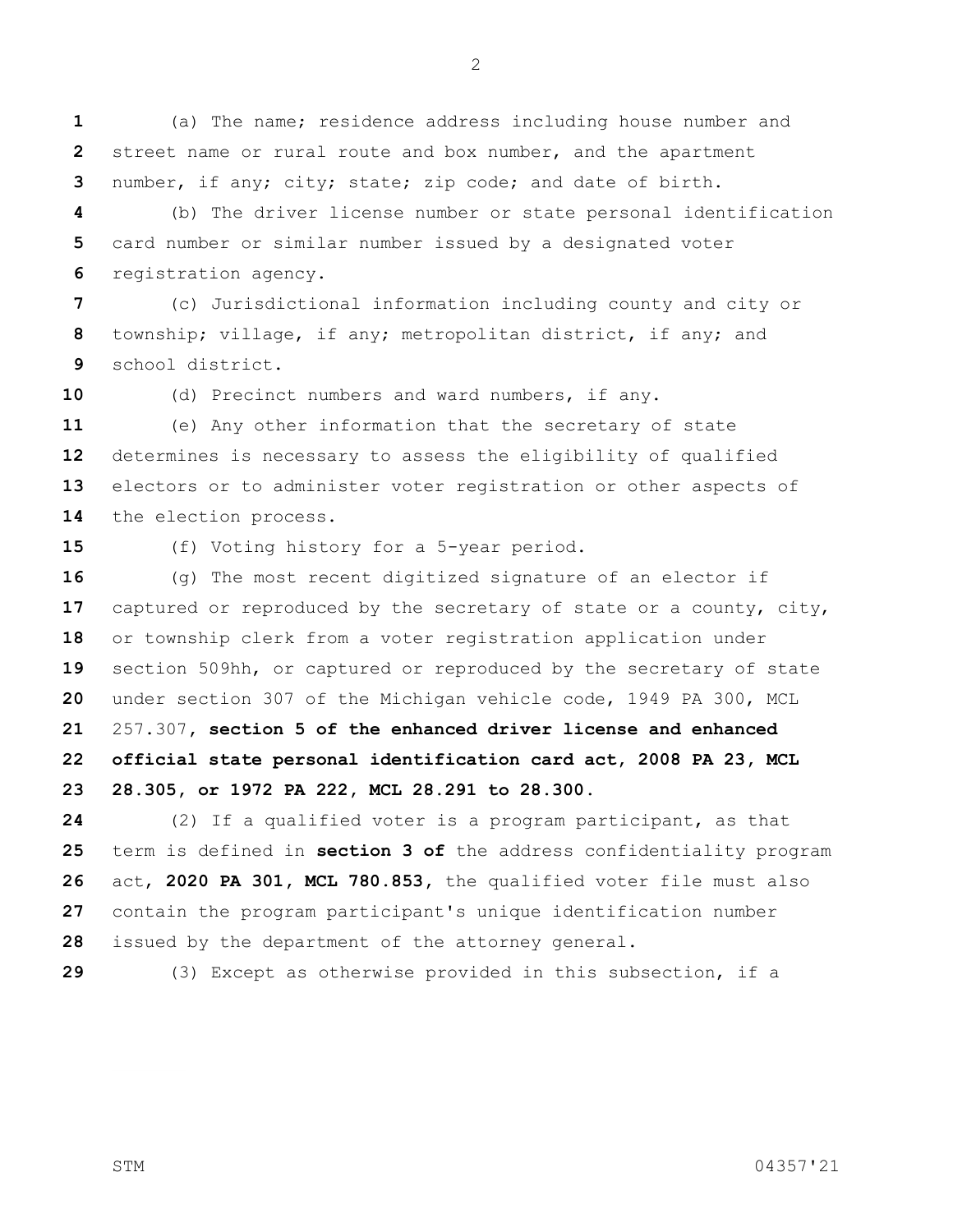qualified voter is a program participant, as that term is defined in **section 3 of** the address confidentiality program act, **2020 PA 301, MCL 780.853,** the information contained in the qualified voter file for that program participant, including his or her unique identification number issued by the department of the attorney general, is confidential and not subject to disclosure under the freedom of information act, 1976 PA 442, MCL 15.231 to 15.246. The information contained in the qualified voter file for a program participant, as that term is defined in **section 3 of** the address confidentiality program act, **2020 PA 301, MCL 780.853,** may be used by an election official during the normal course of his or her duties as an election official.

 Sec. 509gg. (1) The information described in this subsection that is contained in a registration record is exempt from disclosure under the freedom of information act, 1976 PA 442, MCL 15.231 to 15.246. The secretary of state, a designated voter registration agency, or a county, city, township, or village clerk shall not release a copy of that portion of a registration record that contains any of the following:

 (a) The record that a person **an individual** declined to register to vote.

 (b) The office that received a registered voter's **elector's**  application.

 (c) A registered voter's driver's **elector's driver** license or state personal identification card number.

 (d) The month and day of birth of a registered voter.**elector.** (e) The telephone number provided by a registered

- voter.**elector.**
- 

(f) The digitized signature of an elector that is captured or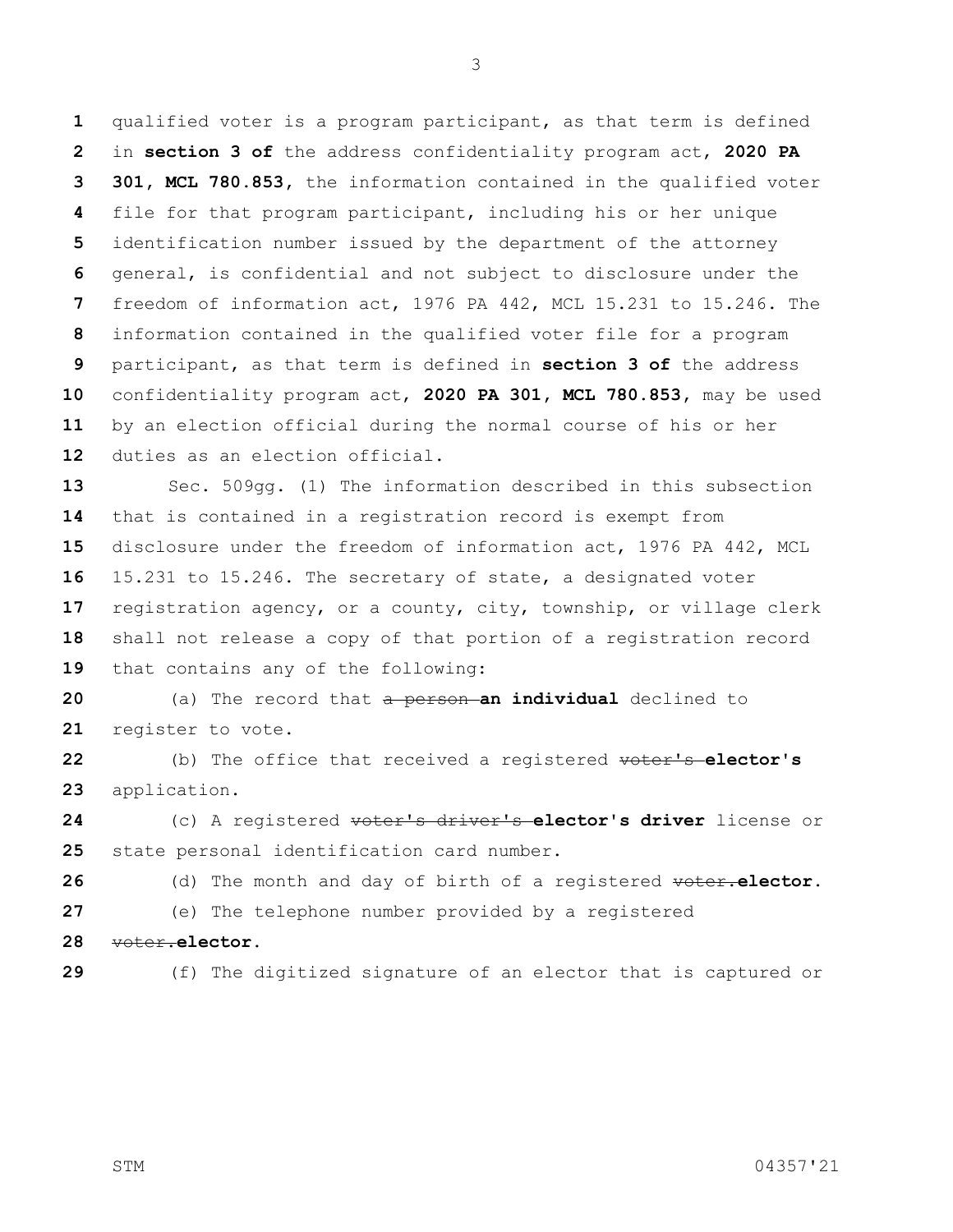reproduced and transmitted to the qualified voter file by the secretary of state or a county, city, or township clerk under section 509hh**,** or by the secretary of state under section 307 of the Michigan vehicle code, 1949 PA 300, MCL 257.307**, section 5 of the enhanced driver license and enhanced official state personal identification card act, 2008 PA 23, MCL 28.305, or 1972 PA 222, MCL 28.291 to 28.300**.

 (2) Except as otherwise provided in this subsection, the last 4 digits of a registered voter's social security **elector's Social Security** number contained in a registration record are exempt from disclosure under the freedom of information act, 1976 PA 442, MCL 15.231 to 15.246. The last 4 digits of a registered voter's social security **elector's Social Security** number contained in a registration record may only be used by the secretary of state to 15 verify a registered **voter's elector's** data as provided by the help 16 America vote act of 2002 and to verify a registered voter's **elector's** status under this act, and shall **must** not be used or 18 released for any other purpose.

 Sec. 509hh. (1) The secretary of state may capture or reproduce the signature of an elector from a voter registration application**,** or pursuant to **under** section 307 of the Michigan vehicle code, 1949 PA 300, MCL 257.307, **section 5 of the enhanced driver license and enhanced state personal identification card act, 2008 PA 23, MCL 28.305, or 1972 PA 222, MCL 28.291 to 28.300,** and 25 transmit the signature to the qualified voter file pursuant to **under** section 509q.

 (2) The county, city, or township clerk may capture or reproduce the signature of an elector from a voter registration application and transmit the signature to the qualified voter file

STM 04357'21